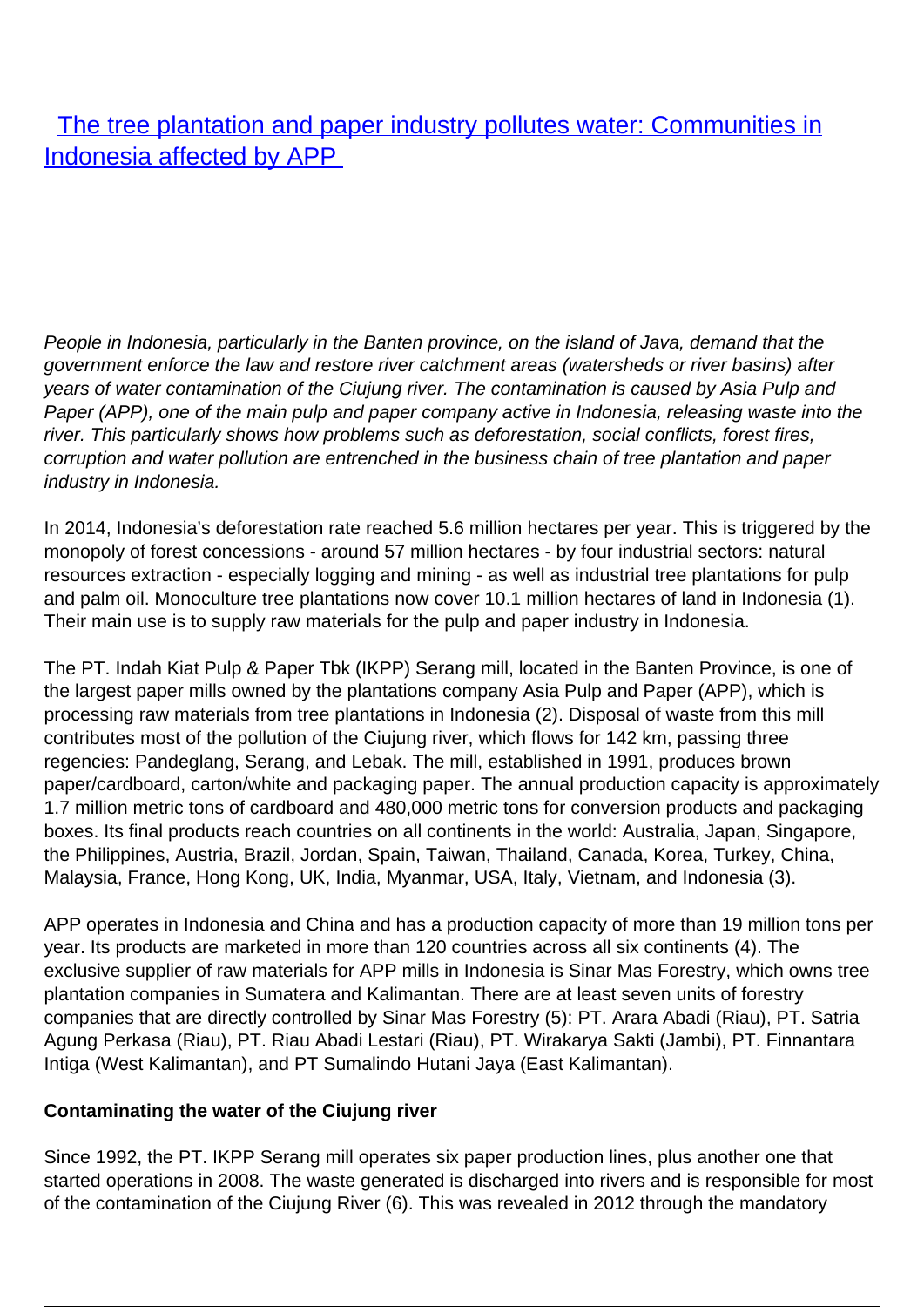environmental audit report, Management of Wastewater from Pulp and Paper PT. Indah Kiat Pulp & Paper Tbk (PT. IKPP) Serang. The mandatory environmental audit includes an analysis of the river water quality, the wastewater treatment plant as well as of the compliance with regulations and licensing. The information included:

- IKPP Serang has three Wastewater Treatment Plants (IPAL for its acronym in Bahasa): IPAL 1, IPAL 2 and IPAL 3. Those three plants produce waste, either as solid or liquid waste, that must be disposed in the Ciujung river. IPAL 1 has discharged as much as 5,000-6,000  $\mathrm{m}^{3}$  of liquid waste per day, and IPAL 2 22,000-24,000  $\textsf{m}^{3}$  per day. But the performance of those plants is not optimal. According to the Chemical Oxygen Demand and Biochemical Oxygen Demand tests, the IPAL 2 plant exceeds waste concentrations by 26% in relation to the Threshold Limit Value. This threshold is specified in the quality standards of the MOE Decree of 1995 No. 51. The IPAL 3 on the other hand, exceeds the quality standards of the Biochemical Oxygen Demand test by as much as 145% and 143% for the Chemical Oxygen Demand value.
- The company's "efforts" have not been optimal. There are other requirements that have not been done like the provision of emergency ponds. In addition, there have been no efforts from the company to attempt recovering the water quality of the river.
- As the PT. IKPP Serang produces liquid waste, the ecosystems of the Ciujung river are severely affected due to the discharge of this waste, contributing to the river's pollution load of 83.92%.
- The laboratory used by PT. IKPP Serang to take the sampling has not been accredited or standardized.

Waste discharged from the pulp mill site into the Ciujung River at the village of Kragilan flows downstream, to the estuary in the Tengkurak village, district of Tirtayasa. During the dry season (July - October), when the water levels are very low, even null, the company continues to dump waste into the river. Therefore, the waste discharged sediments in the river because there is not enough water to drain the waste out of the river. The river contaminated with industrial waste flows through at least 17 villages in five districts.

Tens of thousands of people rely on the water from the Ciujung river. They use it for irrigation of 16,000 hectares of land, feeding 6,000 hectares of fishponds, and for bathing and washing. Communities in the downstream region are generally traditional fishermen and rely on the income from the catch of fish in this river. People in these areas are particularly vulnerable and are threatened when consuming water that can affect their health (7). In addition, water pollution has also decreased the number of fish and shrimps in the river.

Residents of the Serang Regency stated, "Today, the water of the river is not good anymore. The water is foaming, stinking, and looks black. It is increasingly difficult for the people to use the water for their daily needs. However, people still use it for bathing and washing because they depend on the water of the Ciujung river. Many people complain because the hives are allegedly due to using dirty river water. The livelihoods based on fishponds became even worse because of the polluted river water. The output from the ponds fell drastically. Why? Because the fish become scrubby or do not grow well. In the past, a four to five months milkfish (Bandeng) was generally weighing about one kilogram. Now, after four to five months the fish is still one ounce and reaches the catch-weight only after 10 months." (8)

A water quality assessment from 2015 done by the community of the Serang Regency and a team from the Ministry of Environment and Forestry showed that the water of Ciujung River is still polluted